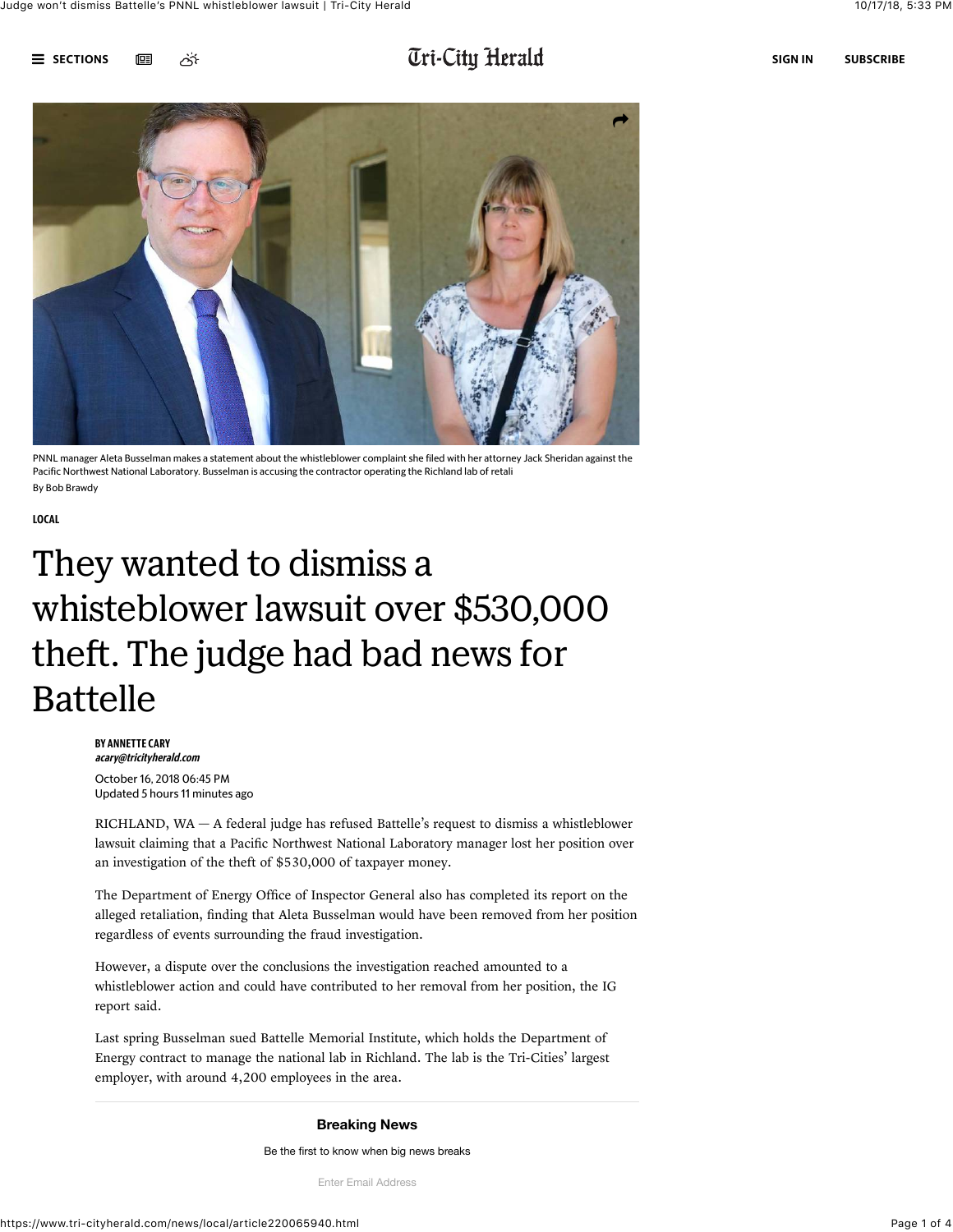

Busselman said in court filings that as the lab's enforcement coordinator, she was responsible for investigating why PNNL had been vulnerable to the theft of \$530,000, or the "root cause" of the incident.

In December 2016 PNNL was tricked into sending a \$530,000 payment owed to Fowler General Construction of Richland to a fraudulent bank account after falling for an email saying there was a new bank account for Fowler payments. Fowler was being paid in periodic installments for building the \$9.8 million Discovery Hall in Richland.

The lawsuit says that some officials of the lab found the conclusions of the report Busselman's team prepared for DOE too critical of management and watered it down over Busselman's objections. She was told her report made management seem "asleep at the wheel," according to court documents.



Battelle Memorial Institute holds the Department of Energy contract to manage Pacific Northwest National Laboratory in Richland. Tri-City Herald file

Busselman notified a lab director that "we do not just let concerned stakeholders manipulate root causes at the end of the process to make us sound better" and days later was removed from her position, she said in court documents.

Battelle had asked Judge Sal Mendoza Jr. to dismiss the case, saying it did not qualify as a whistleblower action under the National Defense Authorization Act.

It said Busselman's concerns about Battelle changing the investigation report related to an internal policy only  $-$  and a policy Busselman created  $-$  rather than a violation of law or regulation that would be considered a whistleblower action under federal law.

Busselman said in court documents that when she began managing the investigation team, she found that management exerted pressure to change the results of the team's final conclusions, even though she said changing the independent analysis was known to be prohibited.

She created a formal policy saying that if disagreements could not be resolved, the investigative team's document would stand.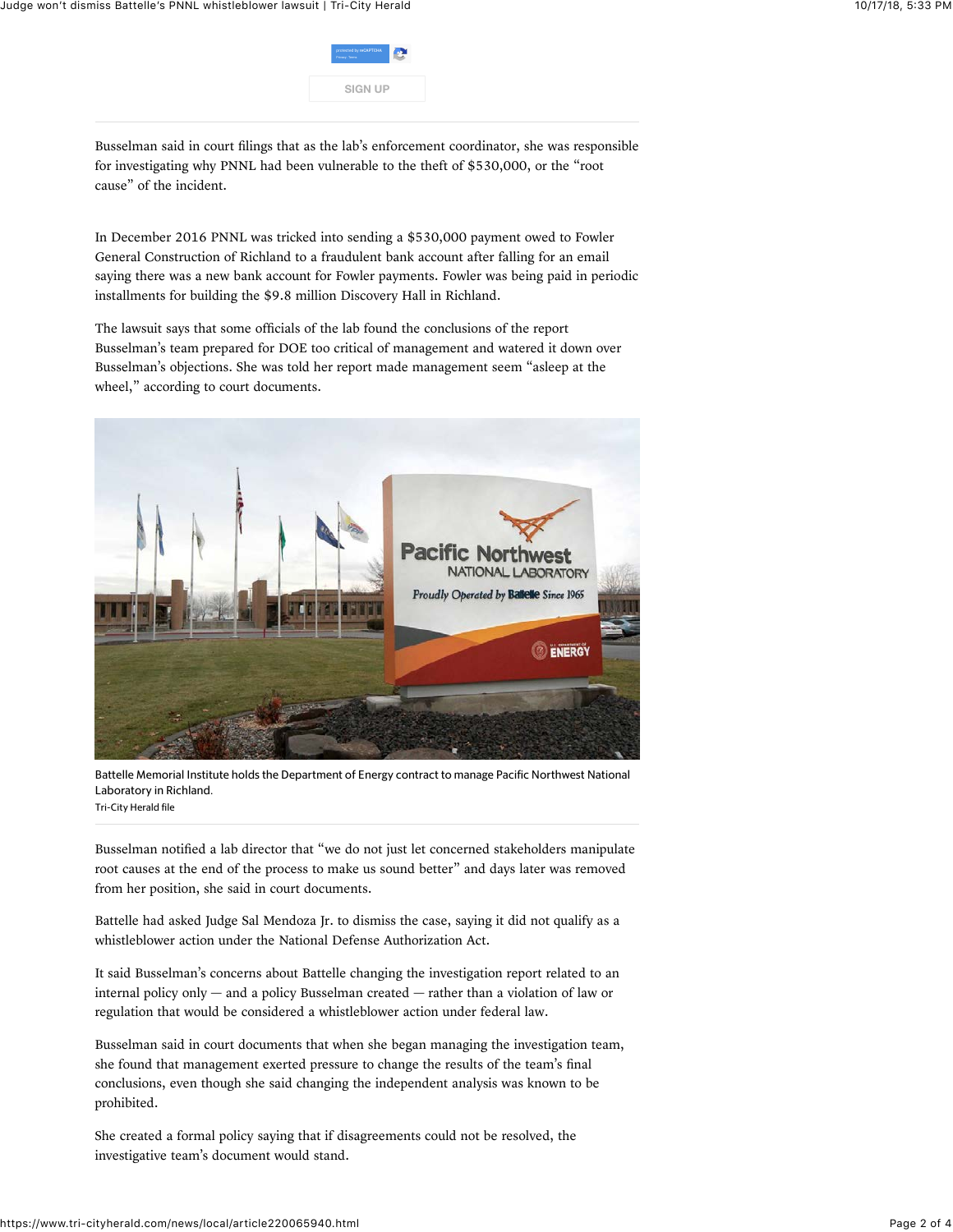The judge found that if the allegations made by Busselman are true, the defendant's violation of the policy could be considered a violation of Battelle's contract and regulations.

Battelle's contract with DOE requires it to develop procedures to combat fraud and ensure they are effective.

In addition, a case could be reasonably argued that the management change to the investigation report was made despite a conflict of interest and a lack of investigative training and expertise by those who changed it, he said in his ruling.

The arguments Busselman makes in initial court filings are plausible enough for the case to proceed, he said.



Aleta Busselman

She is suing for reinstatement to her former position as a division director managing an investigative team, plus money for emotional harm.

She also is asking the court to order changes at the lab, including a prohibition against management pressure to influence similar PNNL investigations.

Battelle says that it is common for vigorous debate to occur as investigations of the causes of incidents go through reviews and people with additional information weigh in.

"There most certainly was no retaliation," said Greg Koller, a spokesman for PNNL. "PNNL and Battelle do not tolerate retaliation in the workplace, and we take claims of this nature very seriously."

For many months before overseeing the investigation into the cause of the fraud,

Busselman had requested reassignment to a position in a research directorate, Koller said.

"That request was honored and Busselman is, and has been, employed at PNNL as a project manager," he said.

The Office of Inspector General report said in Busselman's last performance appraisal before the disagreement over the investigation report that shortcomings in her performance were found and that there were weaknesses in her interactions with other groups.

She had been stressed in her position and Battelle was looking at a reassignment for her, the IG report said.

Busselman said in a sworn statement that her stress was related to her "treatment and public humiliation" at the hands of another manager who had objected to some of her duties being given to Busselman. One performance report wrote that she "had some difficult personalities that felt threatened" when Busselman had been promoted.

Despite that conflict, Busselman said she still had a "desire to fully and passionately perform the essential duties of my position."

Busselman said she had looked into opportunities offered by another open position, but was not interested in leaving the position she had.

Her last six reviews rated her performance as achieving or exceeding recommendations, and from October 2015 to December 2016 she received raises totaling \$19,635.

| By continuing<br><b>SUBSCRIBE NOW \</b> | <b>the our use of cookies for analytics, personalization and ads. <u>Read more</u><br/>Unlimited access: 99¢ for 1 month</b> | <b>#READLOCAL</b> |  |
|-----------------------------------------|------------------------------------------------------------------------------------------------------------------------------|-------------------|--|
|                                         |                                                                                                                              |                   |  |